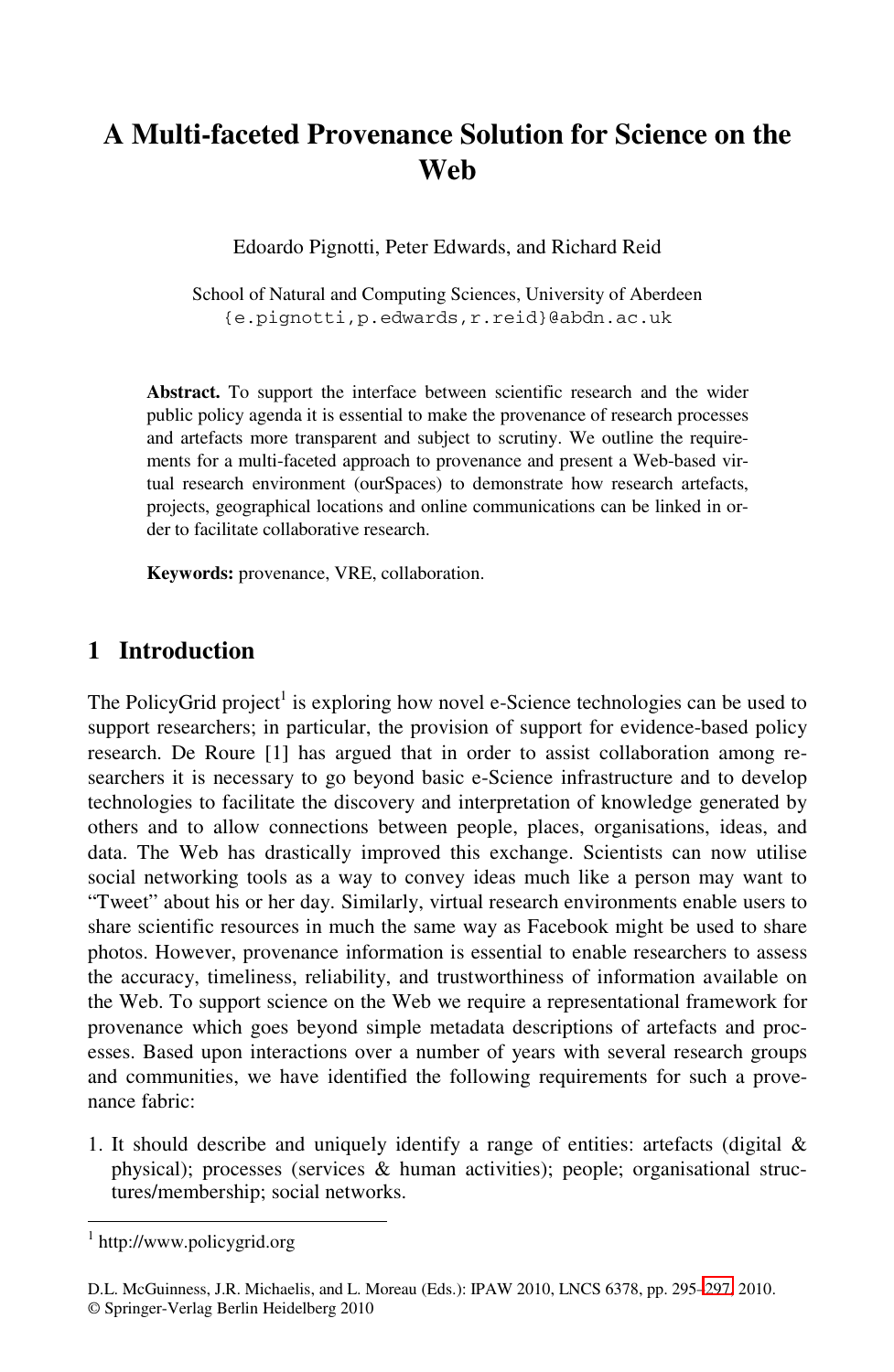- 2. It should situate entities in time and space.
- 3. It should incorporate online communication (e.g. instant messaging, blog entries, email) into the provenance record.
- 4. It should allow relationships (e.g. causal, social, organisational) to be defined between entities.
- 5. It should make explicit goals and constraints associated with processes and associated artefacts, in order to capture the 'why?' aspect of provenance.
- 6. It should facilitate reasoning about access control; documentation policies; completeness of the provenance record; trust and reputation.

While many of the existing provenance solutions [4,5] have focused on specific technologies to support narrow scientific domains, some recent research has focused on interoperability of provenance information across different systems. Most notably the Open Provenance Model was developed to address issues in managing provenance information in science, independent from technology and domain. The aim of OPM is to provide a technology-agnostic model supporting the digital representation of provenance describing any "thing" that is produced by a computer system (or not). OPM is based on three primary entities namely *Artefact*, *Process* and *Agent* and associated causal relationships namely *used*, *wasGeneratedBy*, *wasTriggeredBy* and *was-ControlledBy*. OPM also defines a core set of rules that specify inferences that can be made on a provenance record (e.g. *wasDerivedFrom, wasTriggeredBy*).

In order to meet the much broader requirements of our provenance fabric an approach is required which integrates organisations, people, domains, technologies, systems and the physical and digital worlds. The Open Provenance Model has made an important step towards realising this vision by allowing the provenance of individual systems to be expressed in a coherent fashion. However, in order to realise a true *provenance fabric* we need to go beyond just descriptions of agents, artefacts and processes.

## **2 ourSpaces - Supporting Provenance on the Web**

ourSpaces (www.ourspaces.net) [6] has been developed as a working realisation of various elements of the *provenance fabric*. Built using a number of Semantic Web technologies [2], users are able to perform various activities such as uploading and describing digital artefacts, maintaining personal profiles, initiating instant messaging (IM) conversations, creating blog posts and calendar events, tagging and commenting on other resources and forming groups (in the form of projects) with other researchers. At the heart of ourSpaces is an OWL representation of the Open Provenance Model [3], used to express metadata regarding digital artefacts and processes. However, additional ontologies (including FOAF SIOC, GeoNames)<sup>2</sup>, are used to capture information regarding people, organisations, social networks, geographical context and online communications.

Through a system demonstration, we will present the following: (a) Resource management including resource upload and description; (b) How OPM can be enriched by social context; (c) Project creation and management features; (d) Use of maps; (e) Multiple approaches to metadata querying and browsing.

-

<sup>&</sup>lt;sup>2</sup> http://xmlns.com/foaf/spec/, http://rdfs.org/sioc/spec/, http://www.geonames.org/ontology/